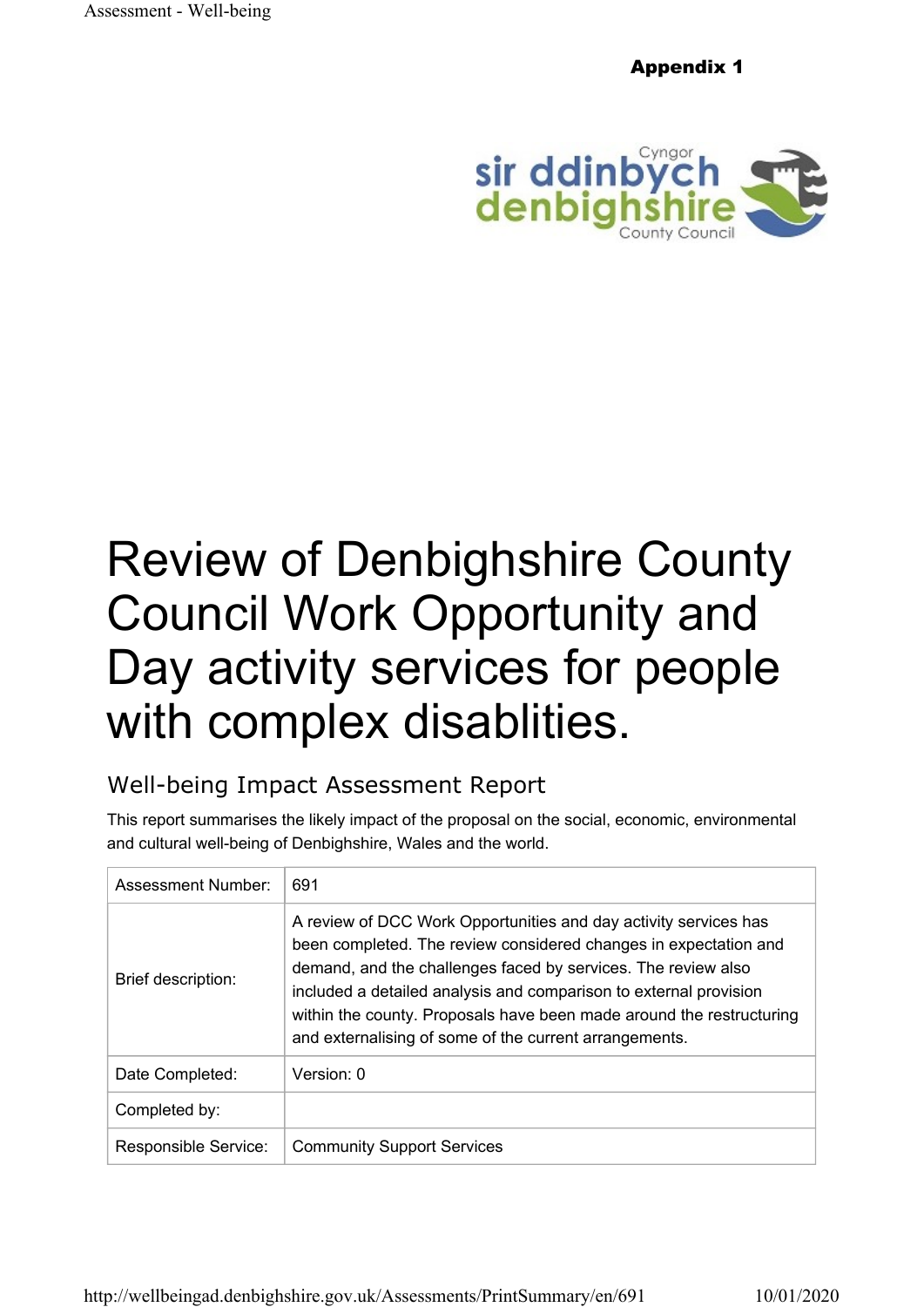| Localities affected by<br>the proposal:                   | Whole County,                                                                                                                                                                                                                                                                                                                                                                                  |
|-----------------------------------------------------------|------------------------------------------------------------------------------------------------------------------------------------------------------------------------------------------------------------------------------------------------------------------------------------------------------------------------------------------------------------------------------------------------|
| Who will be affected<br>by the proposal?                  | Citizens who use the services and their families/advocates. Staff and<br>management employed by Denbighshire County Council who work in<br>the Work Opportunity and Day activity services. DCC staff and partner<br>agencies (i.e. Health) who make referrals to the service. Provider<br>agencies who supply staff to the service. Customers who purchase<br>goods/services from the service. |
| Was this impact<br>assessment<br>completed as a<br>group? | <b>Yes</b>                                                                                                                                                                                                                                                                                                                                                                                     |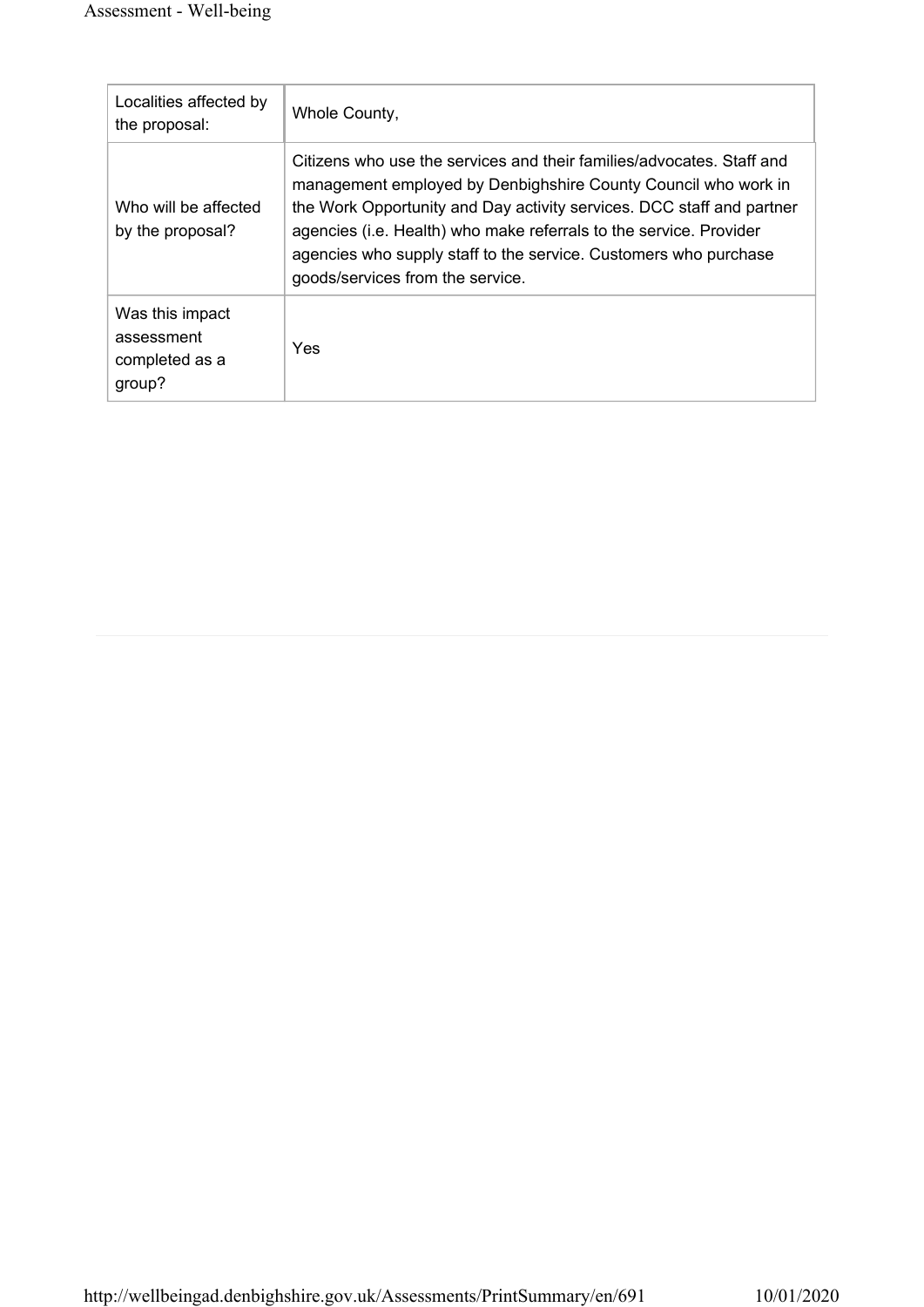# IMPACT ASSESSMENT SUMMARY AND **ONCLUSION**

Before we look in detail at the contribution and impact of the proposal, it is important to consider how the proposal is applying the sustainable development principle. This means that we must act "in a manner which seeks to ensure that the needs of the present are met without compromising the ability of future generations to meet their own needs."

#### Score for the sustainability of the approach



#### Implications of the score

Citizens, their families/advocates and staff have been consulted with and their views will be taken into consideration throughout the whole process. If the recommendations from the report are accepted and actioned, this will inevitably mean a period of short term disruption for some (i.e. in relocating the service to more appropriate premises). However, all stakeholders (those affected by the changes) will remain engaged with the process and their views will be taken into account at each stage. It is hoped that the restructure of the current work opportunity and day activity services will lead to a more diverse range of services and therefore more choice for the people they support. It is also anticipated that it will generate savings and create job opportunities across the county.

#### Summary of impact



#### Main conclusions

This project is expected to deliver a positive impact on the well-being of the Citizens receiving these work opportunity and day activity services, and the workforce delivering them. Services are, and will continue to be closely monitored, however it would not be possible to quantify the benefits to 2050. The project takes into account the population needs assessment undertaken as a requirement of the Social Services & Well-Being Act 2014. The project also takes into account the regulation and Inspection of Social Care (Wales) Act 2016 and the national review of domiciliary care in Wales (by the Care and Social Services Inspectorate for wales) Above and beyond 2020.

http://wellbeingad.denbighshire.gov.uk/Assessments/PrintSummary/en/691 10/01/2020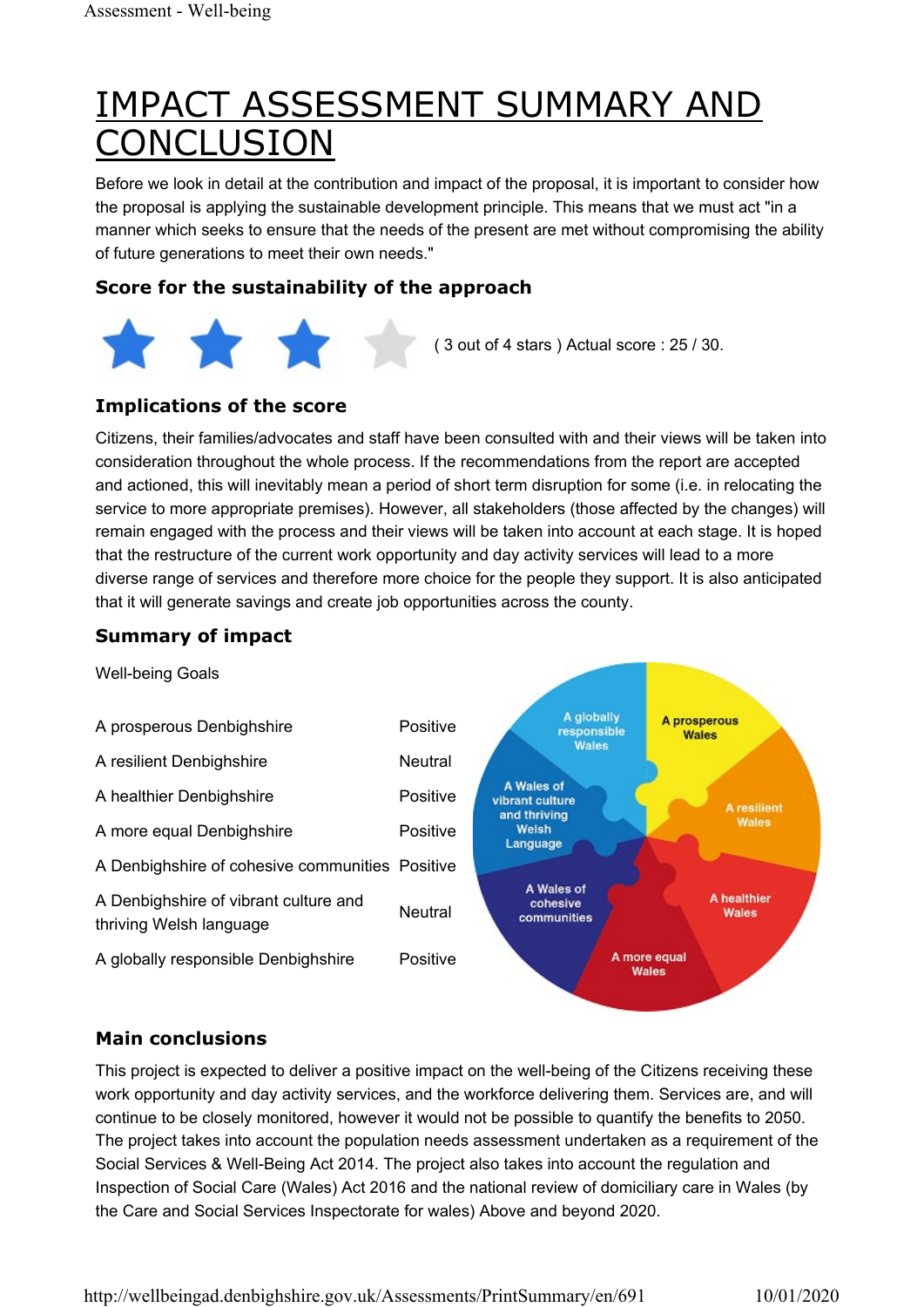#### Evidence to support the Well-being Impact Assessment

- $\Box$  We have consulted published research or guides that inform us about the likely impact of the proposal
- $\blacktriangledown$  We have involved an expert / consulted a group who represent those who may affected by the proposal
- ◯ We have engaged with people who will be affected by the proposal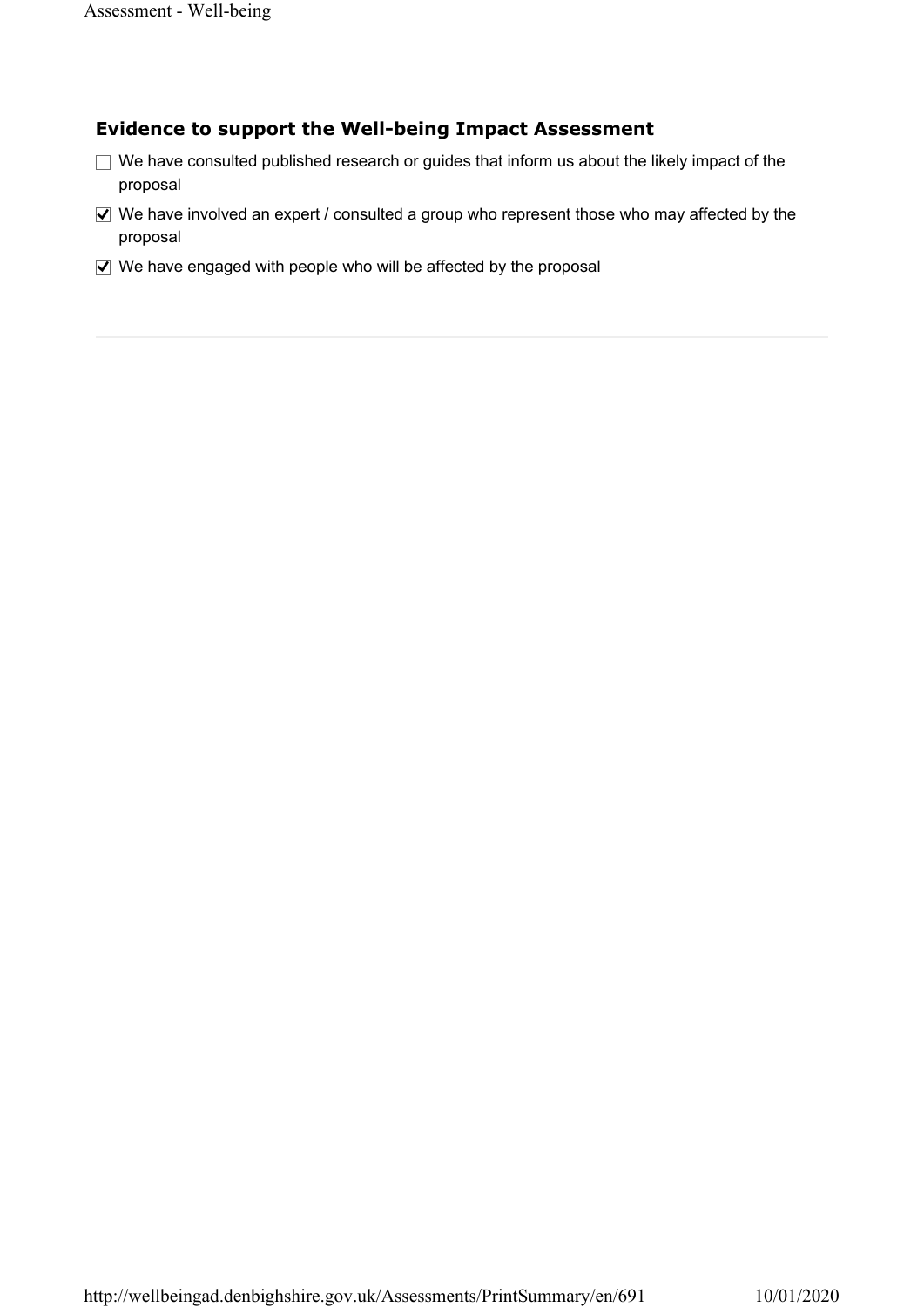# THE LIKELY IMPACT ON DENBIGHSHIRE, WALES AND THE WORLD

#### A prosperous Denbighshire

| <b>Overall Impact</b>              | Positive                                                                                                                                                                                                                                                                                                                                                                                                                                                                                                                                                                                                                                                                                                                                                                                                                                                                                                                                                                                                                                                                                                                                                                                                                                                                                                                                                                                                                                                                                                                                                                                                     |
|------------------------------------|--------------------------------------------------------------------------------------------------------------------------------------------------------------------------------------------------------------------------------------------------------------------------------------------------------------------------------------------------------------------------------------------------------------------------------------------------------------------------------------------------------------------------------------------------------------------------------------------------------------------------------------------------------------------------------------------------------------------------------------------------------------------------------------------------------------------------------------------------------------------------------------------------------------------------------------------------------------------------------------------------------------------------------------------------------------------------------------------------------------------------------------------------------------------------------------------------------------------------------------------------------------------------------------------------------------------------------------------------------------------------------------------------------------------------------------------------------------------------------------------------------------------------------------------------------------------------------------------------------------|
| <b>Justification for</b><br>impact | For the services that are tendered, the criteria for a contract to be<br>awarded is by evaluation of a combination of the most economically<br>advantageous criteria - related to social care value/impact and cost of<br>delivery and the quality of the services provided. In addition, as these are<br>existing services, the views of citizens, their families/advocates will be<br>used to influence the contract award. Staff within the services provided in-<br>house will be consulted at each stage of the implementation of any<br>change.                                                                                                                                                                                                                                                                                                                                                                                                                                                                                                                                                                                                                                                                                                                                                                                                                                                                                                                                                                                                                                                        |
| <b>Further actions</b><br>required | Our proposals will aim to ensure financially sustainable provision of these<br>services. We would aim to improve workforce terms and conditions,<br>reduce staff turnover and increase the range of choice for citizens who<br>currently use, or in the future will use these services. Providers will need<br>to demonstrate how they will offer additional social value, collaborating<br>with others to provide more jobs and support people who are NEET or<br>claiming welfare benefits to obtain work in this sector. The relocation of<br>two of the services has the potential to increase travelling distance for<br>some attendees as one service is relocating from Ruthin to Denbigh.<br>However, as mentioned the service is on accessible public transport<br>routes and is also already served by the Council's own Work<br>Opportunities transport service and so any negative impact should be<br>minimal. This service already makes deliveries to both Ruthin and<br>Denbigh and so the impact of this activity will be neutral. The second<br>service is relocating within Ruthin and so any negative impact would be<br>negligible. Although there is the potential for job losses, the intention<br>behind the review is to ensure that services are, at least sustainable for<br>the future, but there is potential for those identified as possibly being<br>externalised, to grow and develop. If this were to happen then more<br>support and other staff would be required. It is unlikely that other services<br>would be sustainable with fewer staff than they have currently. |

| A low carbon society                                                 | Relocation to more energy efficient buildings for two of the services<br>should have a positive impact |
|----------------------------------------------------------------------|--------------------------------------------------------------------------------------------------------|
| <b>Quality</b><br>communications,<br>infrastructure and<br>transport | The identified premises for relocation are within easy reach of existing<br>public transport.          |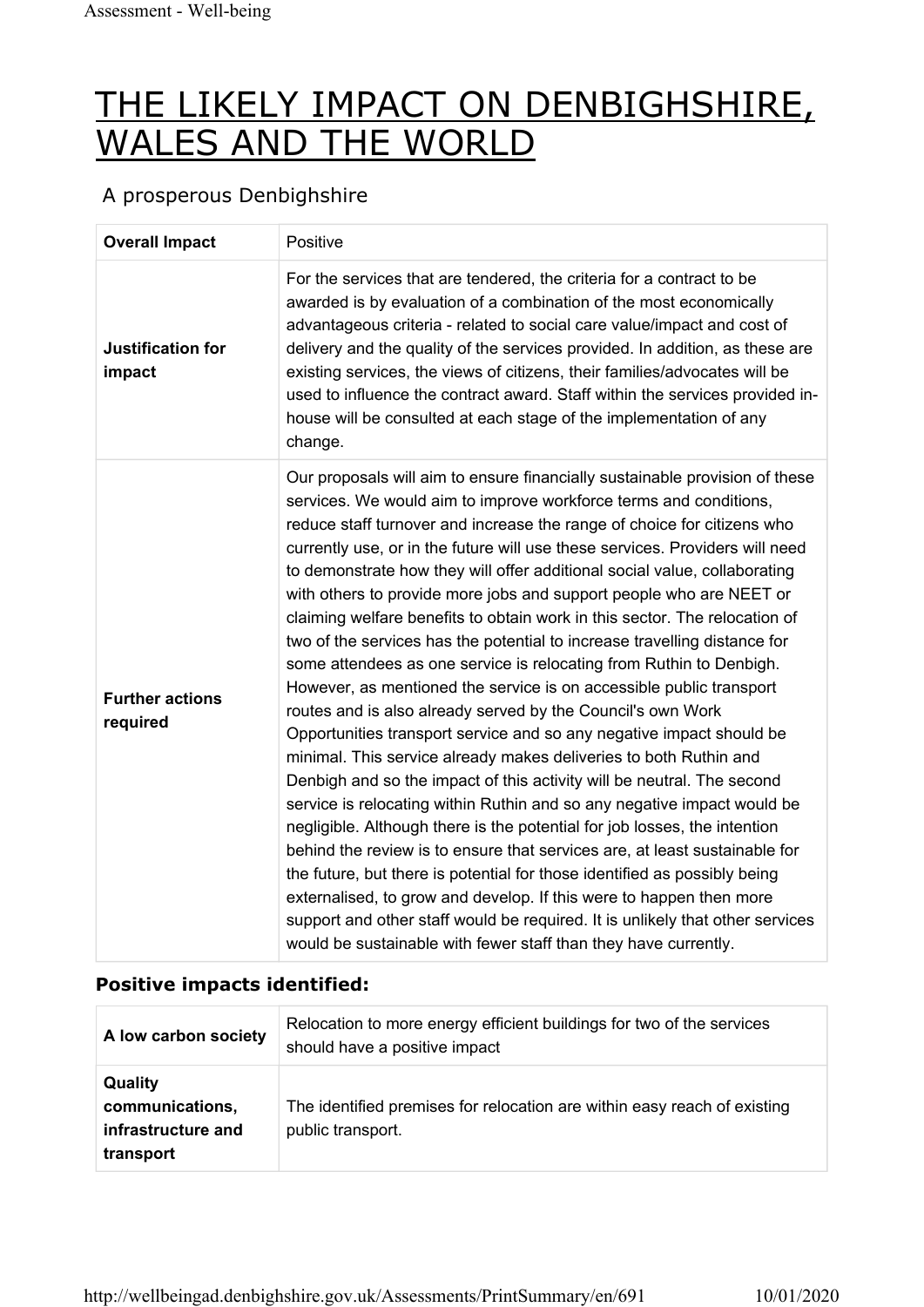| Economic<br>development                    | Should services be externalised, then, as part of the tendering process,<br>the successful provider would be expected to demonstrate what added<br>social value they would bring as a result. This could be in terms of extra<br>jobs, services provided or enhancements to the built environment to<br>benefit the wider public. |
|--------------------------------------------|-----------------------------------------------------------------------------------------------------------------------------------------------------------------------------------------------------------------------------------------------------------------------------------------------------------------------------------|
| <b>Quality skills for the</b><br>long term | The intention behind the proposals is to increase the opportunities for<br>those who access the service. This would include greater access to skills<br>training and work experience.                                                                                                                                             |
| <b>Quality jobs for the</b><br>long term   | There is scope for there to be career opportunities in the longer term if the<br>services are expanded.                                                                                                                                                                                                                           |
| <b>Childcare</b>                           | Employers are required to provide staff support with childcare.                                                                                                                                                                                                                                                                   |

| A low carbon society                                                 | Potential for increased travelling distance for both attendees of the<br>services and deliveries from the services                                                                                                             |
|----------------------------------------------------------------------|--------------------------------------------------------------------------------------------------------------------------------------------------------------------------------------------------------------------------------|
| <b>Quality</b><br>communications,<br>infrastructure and<br>transport | For those unable to access public transport, other options would need to<br>be explored. It is just possible that reduced access to transport may result<br>in some people being unable to access the service of their choice. |
| <b>Economic</b><br>development                                       | It is already anticipated that the costs of some goods and services<br>currently provided by the service will need to increase to aid sustainability<br>of those services.                                                     |
| <b>Quality skills for the</b><br>long term                           | Unknown                                                                                                                                                                                                                        |
| <b>Quality jobs for the</b><br>long term                             | Although there is no intention that these proposals would result in job<br>losses, it is possible that, if some were externalised and outside the<br>Council's control, job losses may result.                                 |
| <b>Childcare</b>                                                     | Unknown                                                                                                                                                                                                                        |

#### A resilient Denbighshire

| <b>Overall Impact</b>              | <b>Neutral</b>                                                                                                                                                                                                                                                                                   |
|------------------------------------|--------------------------------------------------------------------------------------------------------------------------------------------------------------------------------------------------------------------------------------------------------------------------------------------------|
| Justification for<br>impact        | Although most of this section is not applicable to this idea at the current<br>time, there are indications that there will be some small impact in this<br>area - the reduction in travel may offset any increase in energy<br>consumption due to increased capacity in the production of goods. |
| <b>Further actions</b><br>required |                                                                                                                                                                                                                                                                                                  |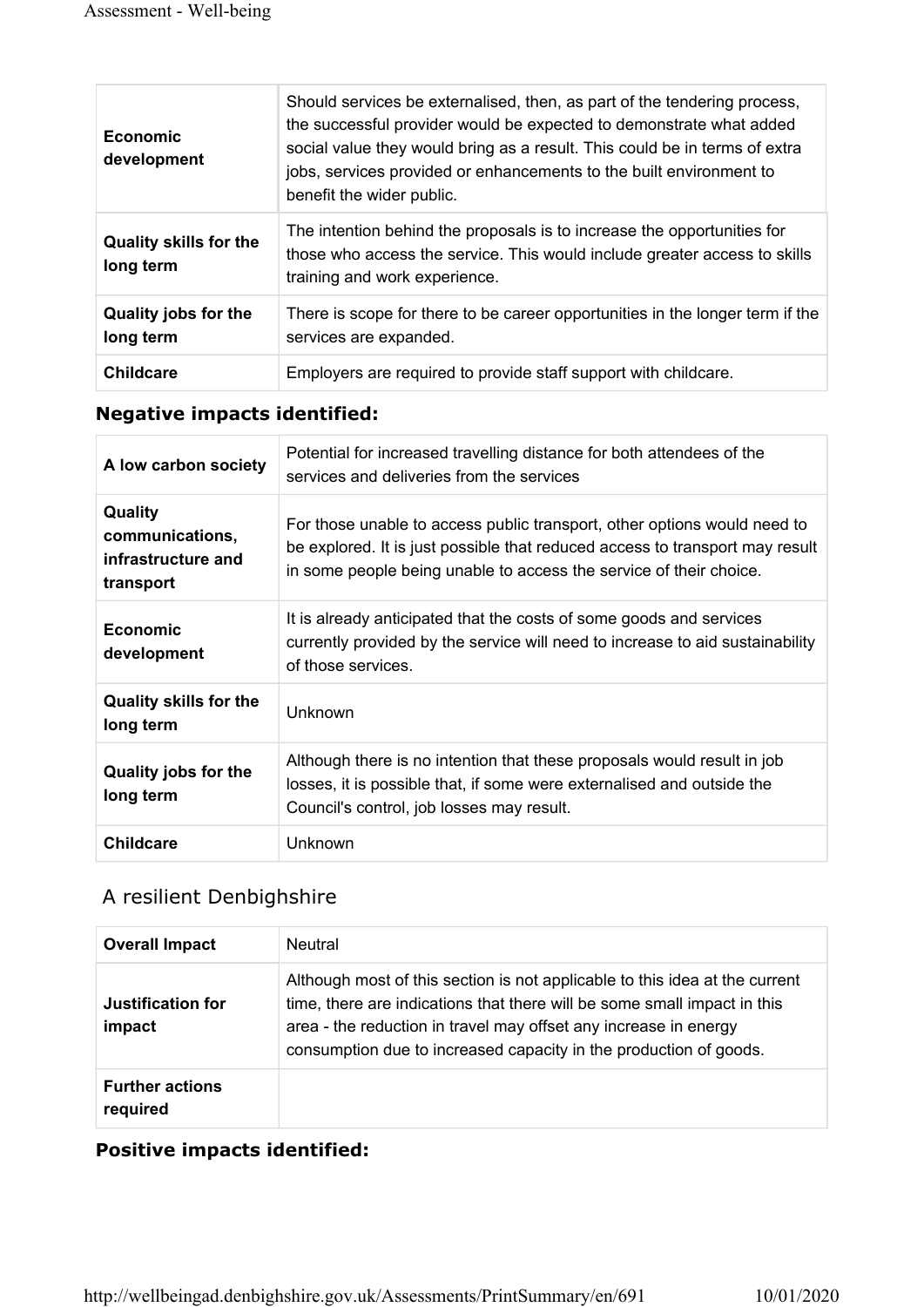| <b>Biodiversity and the</b><br>natural environment           | N/A                                                                                                                                                                                                                                             |
|--------------------------------------------------------------|-------------------------------------------------------------------------------------------------------------------------------------------------------------------------------------------------------------------------------------------------|
| <b>Biodiversity in the</b><br>built environment              | N/A                                                                                                                                                                                                                                             |
| Reducing waste,<br>reusing and<br>recycling                  | N/A                                                                                                                                                                                                                                             |
| Reduced energy/fuel<br>consumption                           | The relocation and co-location of services to more energy efficient<br>accommodation should result in reduced consumption. The co-location of<br>two services will almost certainly result in a reduction of travelling for<br>those attending. |
| People's awareness<br>of the environment<br>and biodiversity | N/A                                                                                                                                                                                                                                             |
| <b>Flood risk</b><br>management                              | N/A                                                                                                                                                                                                                                             |

| <b>Biodiversity and the</b><br>natural environment           | N/A                                                                                                                             |
|--------------------------------------------------------------|---------------------------------------------------------------------------------------------------------------------------------|
| <b>Biodiversity in the</b><br>built environment              | N/A                                                                                                                             |
| Reducing waste,<br>reusing and<br>recycling                  | N/A                                                                                                                             |
| Reduced energy/fuel<br>consumption                           | Should services be externalised and grow, the increased amount of<br>goods produced would result in increased fuel consumption. |
| People's awareness<br>of the environment<br>and biodiversity | N/A                                                                                                                             |
| <b>Flood risk</b><br>management                              | N/A                                                                                                                             |

# A healthier Denbighshire

| <b>Overall Impact</b>       | <b>Positive</b>                                                                                                                                                                                                                          |
|-----------------------------|------------------------------------------------------------------------------------------------------------------------------------------------------------------------------------------------------------------------------------------|
| Justification for<br>impact | The main focus of offering Work Opportunity and day activity services to<br>people with complex needs is to promote and enhance (where possible)<br>the well-being and independence of citizens by delivering "what matters"<br>to them. |

http://wellbeingad.denbighshire.gov.uk/Assessments/PrintSummary/en/691 10/01/2020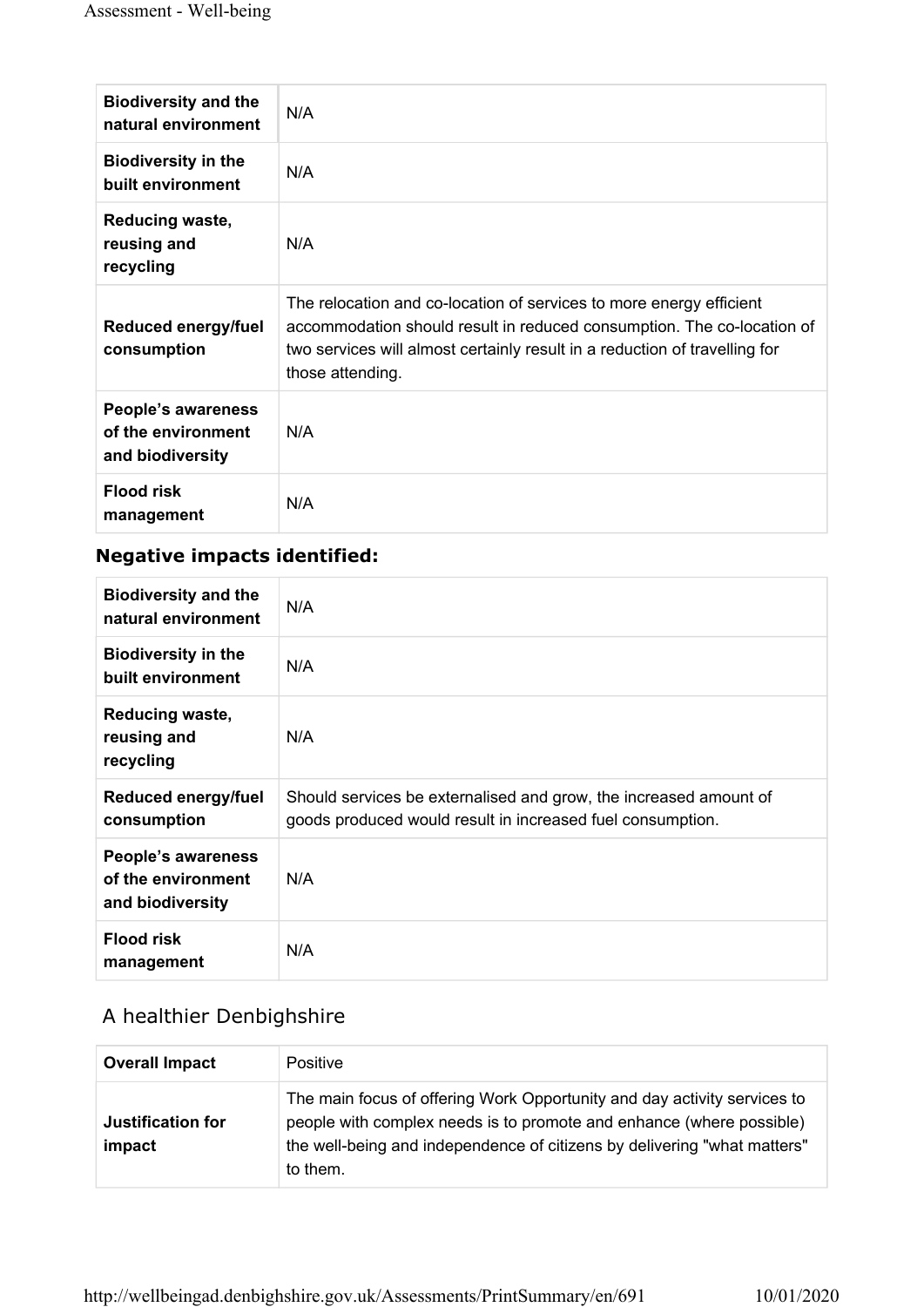|                        | The main focus of these services is to promote and enhance (where<br>possible) the well-being and independence of citizens, including physical<br>and social aspects of well-being. Health care needs will be part of the |
|------------------------|---------------------------------------------------------------------------------------------------------------------------------------------------------------------------------------------------------------------------|
| <b>Further actions</b> | assessment for each individual to ascertain the most appropriate service                                                                                                                                                  |
| required               | for them. Staff who support citizens in each of the services are                                                                                                                                                          |
|                        | experienced and qualified and well managed and led. They have a                                                                                                                                                           |
|                        | detailed understanding of the issues which attendees might struggle with                                                                                                                                                  |
|                        | and are skilled in the use of interventions to assist them in coping.                                                                                                                                                     |

#### Positive impacts identified:

| A social and physical<br>environment that<br>encourage and<br>support health and<br>well-being | The services that are relocating will have safe, secure and accessible<br>accommodation from which to deliver their services. Those which have<br>been identified for externalising will have the opportunity to fund much<br>needed improvements to the current built environment. |
|------------------------------------------------------------------------------------------------|-------------------------------------------------------------------------------------------------------------------------------------------------------------------------------------------------------------------------------------------------------------------------------------|
| Access to good<br>quality, healthy food                                                        | Food is not provided within the services but healthy lifestyles are<br>encouraged.                                                                                                                                                                                                  |
| People's emotional<br>and mental well-<br>being                                                | Services will be more secure and sustainable for the future with less<br>uncertainty for both staff and attendees.                                                                                                                                                                  |
| <b>Access to healthcare</b>                                                                    | Citizens will be supported to attend healthcare appointments                                                                                                                                                                                                                        |
| <b>Participation in</b><br>leisure opportunities                                               | citizens will be encouraged to participate in leisure opportunities. Some<br>services focus on activities and leisure pursuits.                                                                                                                                                     |

#### Negative impacts identified:

| A social and physical<br>environment that<br>encourage and<br>support health and<br>well-being | <b>Unknown</b>                                                                                                                                                                                     |
|------------------------------------------------------------------------------------------------|----------------------------------------------------------------------------------------------------------------------------------------------------------------------------------------------------|
| Access to good<br>quality, healthy food                                                        | Service providers can only encourage a healthy lifestyle and have no<br>influence of what people may do outside of that environment, or what they<br>may bring to the service for their lunch etc. |
| People's emotional<br>and mental well-<br>being                                                | The proposals involve change and some of those who access these<br>services may struggle with the changes, however small.                                                                          |
| <b>Access to healthcare</b>                                                                    | Unknown                                                                                                                                                                                            |
| <b>Participation in</b><br>leisure opportunities                                               | Unknown                                                                                                                                                                                            |

#### A more equal Denbighshire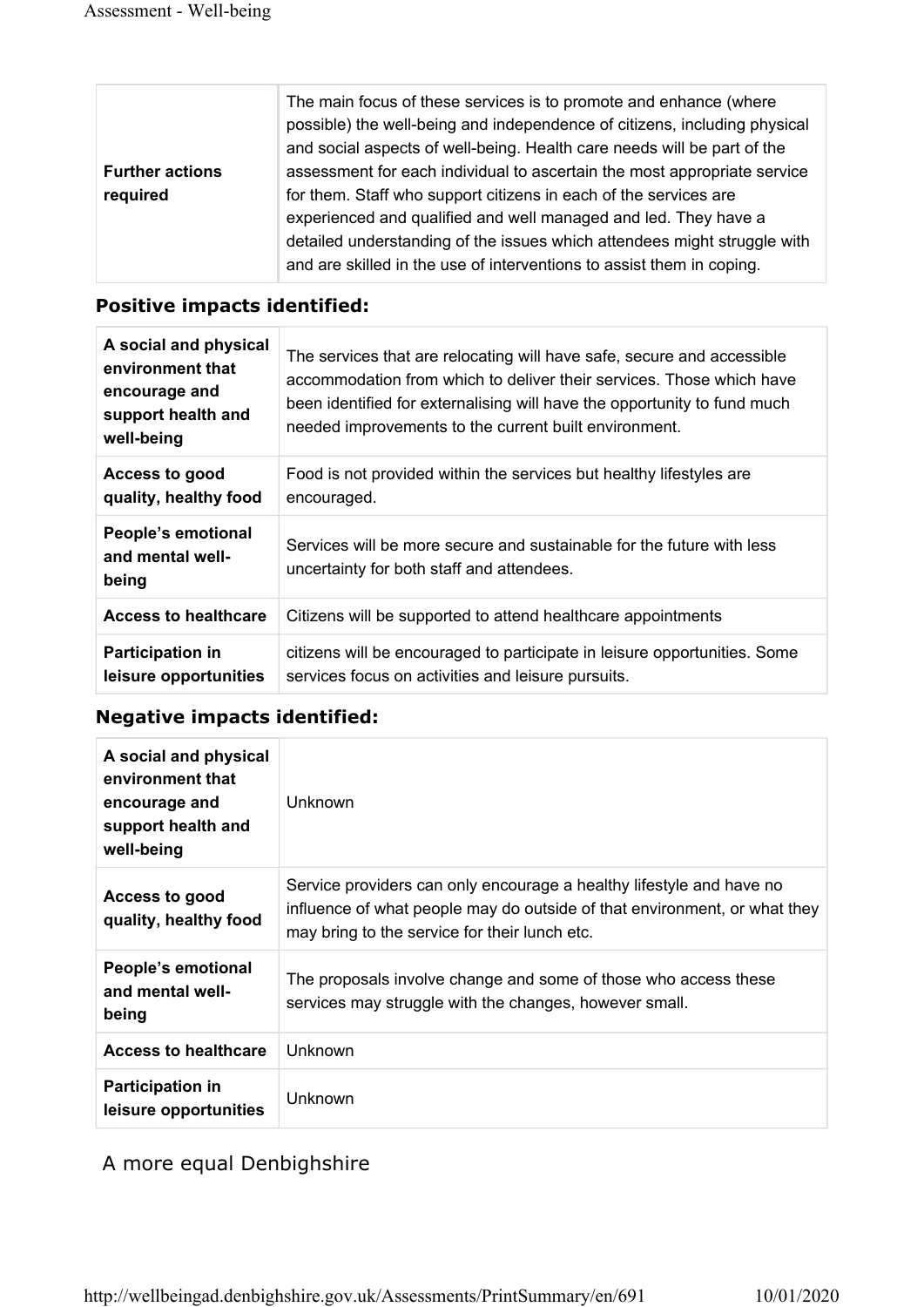| <b>Overall Impact</b>              | Positive                                                                                                                                                                                                                                                                                                                                                                                                                                                                                                                                                                                                                                                                              |
|------------------------------------|---------------------------------------------------------------------------------------------------------------------------------------------------------------------------------------------------------------------------------------------------------------------------------------------------------------------------------------------------------------------------------------------------------------------------------------------------------------------------------------------------------------------------------------------------------------------------------------------------------------------------------------------------------------------------------------|
| <b>Justification for</b><br>impact | The main focus of these services is to promote and enhance (where<br>possible) the well-being and independence of citizens by enabling them to<br>access meaningful daytime activities, learn new skill and develop existing<br>ones and, in some cases, access paid employment.                                                                                                                                                                                                                                                                                                                                                                                                      |
| <b>Further actions</b><br>required | Providers will need to demonstrate their polices and practices in relation<br>to the equal opportunities Act 2010 and the Welsh Language standards of<br>Denbighshire. This will include how staff are trained and to ensure<br>ongoing compliance. Providers will need to demonstrate their ability to<br>assess when to provide information, or refer / citizens for additional<br>information, advice, advocacy or guidance. Negative impacts resulting<br>from the possibility of people having different support staff will be<br>managed sensitively as there will be plenty of notice of such an<br>occurrence to enable as smooth and distress free a transition as possible. |

| Improving the well-<br>being of people with<br>protected<br>characteristics. The<br>nine protected<br>characteristics are:<br>age; disability;<br>gender<br>reassignment;<br>marriage or civil<br>partnership;<br>pregnancy and<br>maternity; race;<br>religion or belief;<br>sex; and sexual<br>orientation | Services will focus on improvement of well-being for people with a<br>disability across all protected characteristics. Services will be better able<br>to provide training and work experience and will link closely with other<br>parts of the Council (e.g. Working Denbighshire) to increase opportunities<br>for paid employment.<br>Services will be delivered in the language of choice. |
|--------------------------------------------------------------------------------------------------------------------------------------------------------------------------------------------------------------------------------------------------------------------------------------------------------------|------------------------------------------------------------------------------------------------------------------------------------------------------------------------------------------------------------------------------------------------------------------------------------------------------------------------------------------------------------------------------------------------|
| People who suffer<br>discrimination or<br>disadvantage                                                                                                                                                                                                                                                       | Services will focus on the improvement of well-being for people with a<br>disability who may ordinarily suffer discrimination or disadvantage, by the<br>provision of meaningful activities and opportunities to develop skills and<br>knowledge in a range of areas. The provision of these services will also<br>enable Carers to have a break from their caring role.                       |
| Areas with poor<br>economic, health or<br>educational<br>outcomes                                                                                                                                                                                                                                            | The services will contain participants from these areas but they are not<br>intended specifically to do so.                                                                                                                                                                                                                                                                                    |
| People in poverty                                                                                                                                                                                                                                                                                            | Citizens will be supported to ensure that they are in receipt of all benefits<br>that they qualify for. Services will provide education and training in order<br>that there will be greater opportunities for participants to compete for paid<br>work.                                                                                                                                        |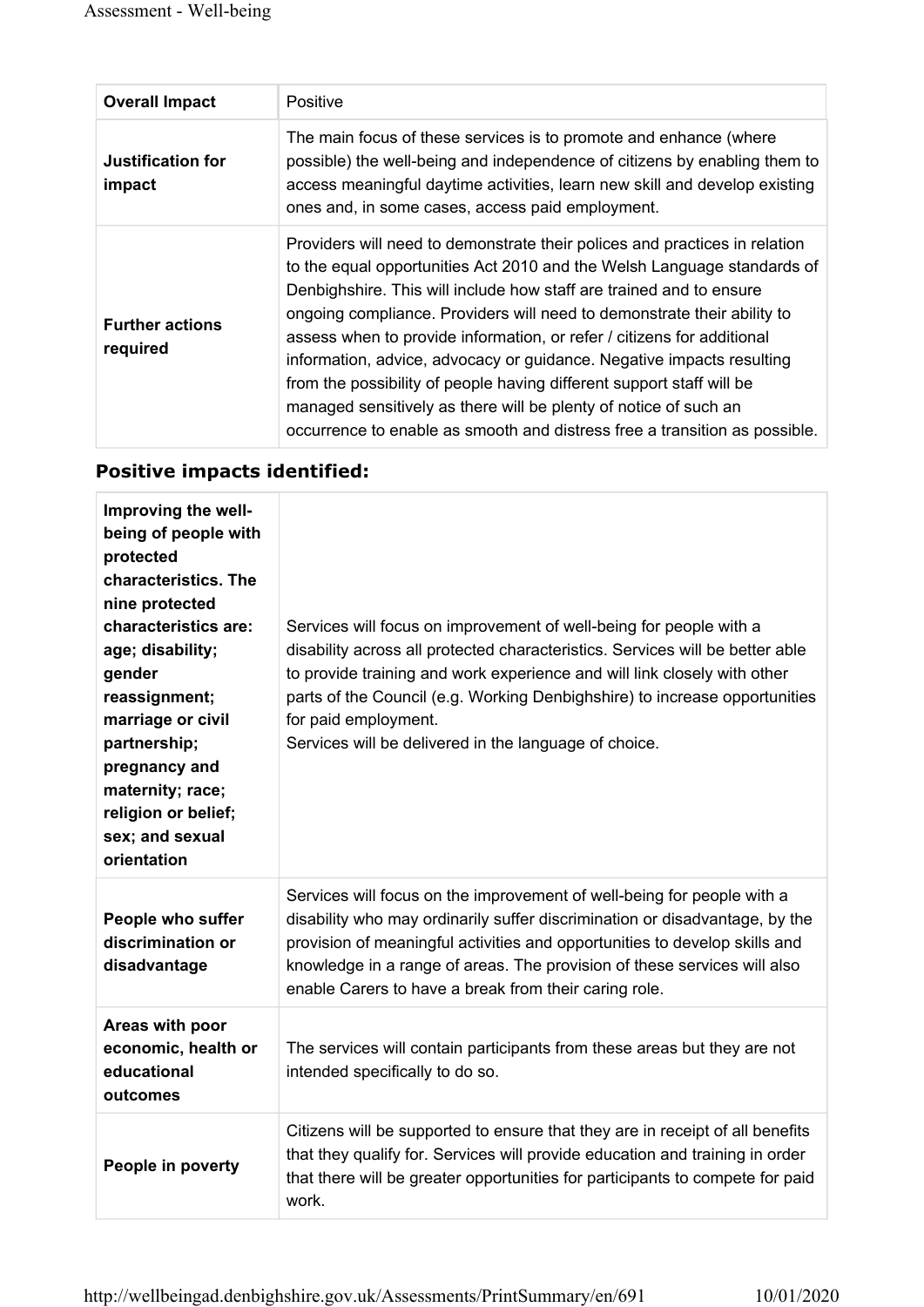| Improving the well-<br>being of people with<br>protected<br>characteristics. The<br>nine protected<br>characteristics are:<br>age; disability;<br>gender<br>reassignment;<br>marriage or civil<br>partnership;<br>pregnancy and<br>maternity; race;<br>religion or belief;<br>sex; and sexual<br>orientation | If any in-house services are externalised staff may be deployed into other<br>roles or be subject to a TUPE transfer to an alternative provider.<br>Established HR processes will be followed and detailed discussions held<br>with individual staff members to ascertain how the proposals will impact<br>on them personally. It is possible that, should staff not transfer to any new<br>provider, the loss of familiar support may have a negative impact on<br>citizens who access the services. |
|--------------------------------------------------------------------------------------------------------------------------------------------------------------------------------------------------------------------------------------------------------------------------------------------------------------|-------------------------------------------------------------------------------------------------------------------------------------------------------------------------------------------------------------------------------------------------------------------------------------------------------------------------------------------------------------------------------------------------------------------------------------------------------------------------------------------------------|
| People who suffer<br>discrimination or<br>disadvantage                                                                                                                                                                                                                                                       | Unfortunately people with certain complex disabilities are sometimes<br>discriminated against by society. Despite the fact that services will enable<br>citizens to demonstrate that they can contribute usefully to society, this, in<br>itself, may not be enough to reverse these attitudes in some.                                                                                                                                                                                               |
| Areas with poor<br>economic, health or<br>educational<br>outcomes                                                                                                                                                                                                                                            | There is no envisaged negative impact from the outcomes of this review.                                                                                                                                                                                                                                                                                                                                                                                                                               |
| People in poverty                                                                                                                                                                                                                                                                                            | There is no envisaged negative impact from the outcomes of this review.                                                                                                                                                                                                                                                                                                                                                                                                                               |

# A Denbighshire of cohesive communities

| <b>Overall Impact</b>              | Positive                                                                                                                                                                                                                                                                                                                                              |
|------------------------------------|-------------------------------------------------------------------------------------------------------------------------------------------------------------------------------------------------------------------------------------------------------------------------------------------------------------------------------------------------------|
| Justification for<br>impact        | The main focus of the services is to promote and enhance (where<br>possible) the well-being and independence of citizens. Services are<br>located within Communities in South Denbighshire and customers for<br>those that produce goods/services are also drawn from those localities.                                                               |
| <b>Further actions</b><br>required | Providers will need to demonstrate their experience and knowledge of<br>safeguarding people at risk. The main focus of the services is to promote<br>and enhance (where possible) the well-being and independence of<br>citizens; including maintaining/developing the social relationship and<br>community participation of the people they support. |

| <b>Safe communities</b> | Safeguarding will be a key requirement for all providers of these services.  |
|-------------------------|------------------------------------------------------------------------------|
|                         | Staff will all have received training in this area. Advice is also available |
| and individuals         | from the DCC Safeguarding team.                                              |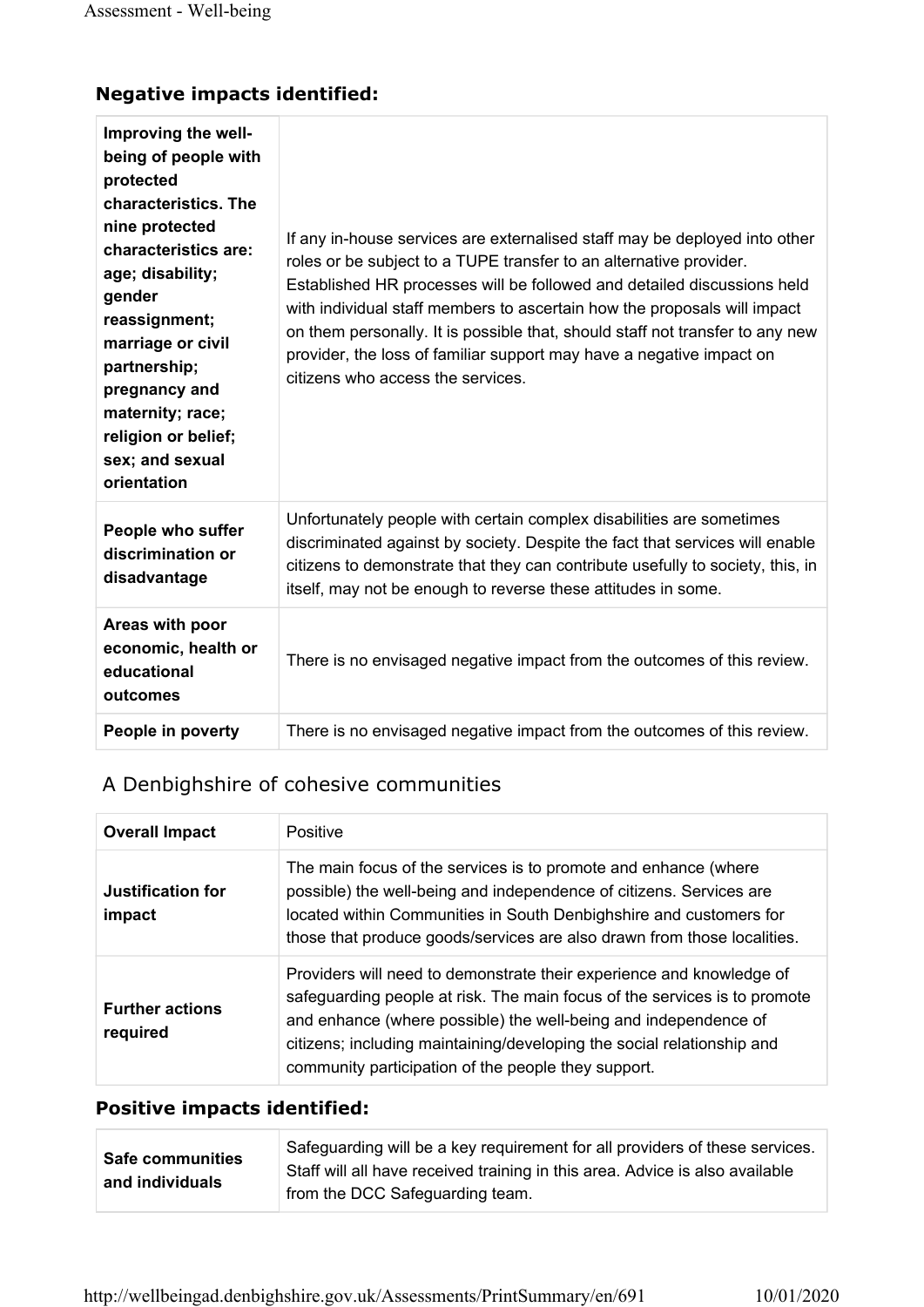| <b>Community</b><br>participation and<br>resilience | Citizens will be supported to have their say during the whole review<br>process, and have already been consulted with. Services should be and<br>will continue to be provided in a person centred way and PCP reviews<br>held regularly. The services will enable adults with a learning disability to<br>have a greater community presence as they will be located within local<br>communities. All of the In House services (which are the main subject of<br>this review) are based in the South of the County and those who attend,<br>in the main, live in communities across this area. The nature of the<br>services mean that there are opportunities for volunteering, for both the<br>participants and others within the community, and skills training which<br>may enable paid employment to be secured.commissioning and<br>procurement activities for services that are tendered, will have explicit<br>expectations that successful providers will deliver additional social value<br>and, where appropriate, other community benefits. |
|-----------------------------------------------------|--------------------------------------------------------------------------------------------------------------------------------------------------------------------------------------------------------------------------------------------------------------------------------------------------------------------------------------------------------------------------------------------------------------------------------------------------------------------------------------------------------------------------------------------------------------------------------------------------------------------------------------------------------------------------------------------------------------------------------------------------------------------------------------------------------------------------------------------------------------------------------------------------------------------------------------------------------------------------------------------------------------------------------------------------------|
| The attractiveness of<br>the area                   | Services will be provided in accommodation appropriate to their use e.g.<br>on an industrial estate if light industry is provided, a 'high street' shop, if a<br>retail activity etc.                                                                                                                                                                                                                                                                                                                                                                                                                                                                                                                                                                                                                                                                                                                                                                                                                                                                  |
| <b>Connected</b><br>communities                     | Citizens will be supported to access all forms of communication and travel<br>where appropriate.                                                                                                                                                                                                                                                                                                                                                                                                                                                                                                                                                                                                                                                                                                                                                                                                                                                                                                                                                       |
| <b>Rural resilience</b>                             | All of the In House services (which are the main subject of this review)<br>are based in the South of the County and those who attend, in the main,<br>live in communities across this area. As services currently exist, there<br>should be little or no change to existing infrastructure. The proposed<br>development of Social Enterprises will bring employment opportunities to<br>the immediate area                                                                                                                                                                                                                                                                                                                                                                                                                                                                                                                                                                                                                                            |

| Safe communities<br>and individuals          | The people supported are particularly vulnerable to abuse despite the<br>best vigilance of providers and other who support them. |
|----------------------------------------------|----------------------------------------------------------------------------------------------------------------------------------|
| Community<br>participation and<br>resilience | No negative impacts perceived.                                                                                                   |
| The attractiveness of<br>the area            | No negative impacts perceived.                                                                                                   |
| <b>Connected</b><br>communities              | No negative impacts perceived.                                                                                                   |
| <b>Rural resilience</b>                      | No negative impacts perceived.                                                                                                   |

# A Denbighshire of vibrant culture and thriving Welsh language

| <b>Overall Impact</b> | M |
|-----------------------|---|
|-----------------------|---|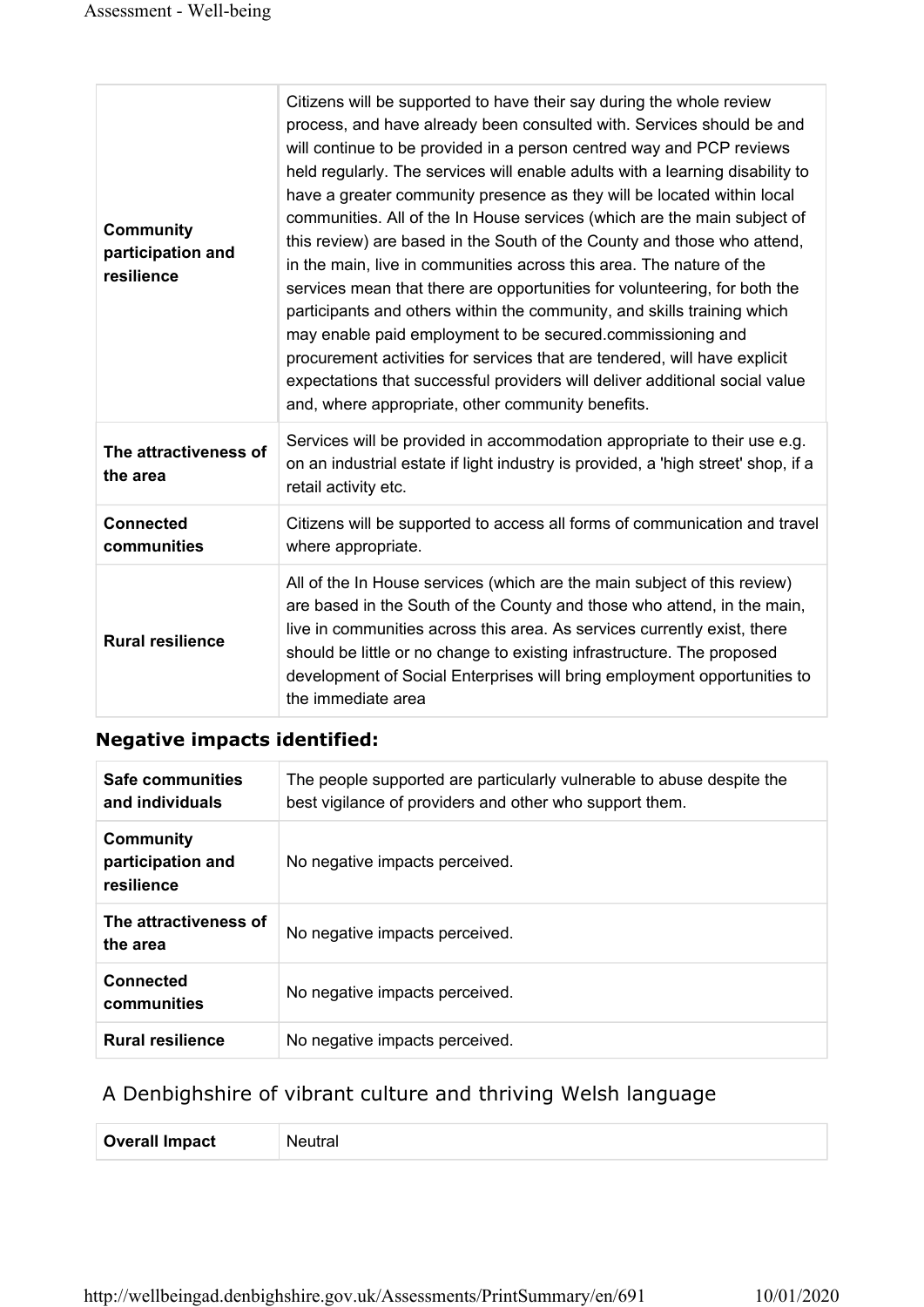| <b>Justification for</b><br>impact | Providers will need to demonstrate their policies and practices in relation<br>to the welsh language standards of DCC. In addition, how they meet the<br>cultural and linguistic needs of the people receiving these services, the<br>specific requirements of the Welsh language and culture. There already<br>are a number of Welsh speaking staff within the service locally and so if<br>there are difficulties recruiting additional Welsh speaking staff, the<br>services will not be disadvantaged further. |
|------------------------------------|--------------------------------------------------------------------------------------------------------------------------------------------------------------------------------------------------------------------------------------------------------------------------------------------------------------------------------------------------------------------------------------------------------------------------------------------------------------------------------------------------------------------|
| <b>Further actions</b><br>required | Providers will need to demonstrate their policies and procedures in<br>relation to the welsh language standards of DCC; including providing<br>initial and annual information about their staff skills in Welsh language.<br>providers will also need to demonstrate how they intend to meet the<br>cultural and linguistic needs of DCC. Assistance and advice can be given<br>to providers in terms of targeting recruitment.                                                                                    |

#### Positive impacts identified:

| <b>People using Welsh</b>              | Citizens will be supported in their language of choice.                                                                                                                                                                                                  |
|----------------------------------------|----------------------------------------------------------------------------------------------------------------------------------------------------------------------------------------------------------------------------------------------------------|
| <b>Promoting the Welsh</b><br>language | Promoting the welsh language will be an essential part of all services.<br>The recruitment of Welsh Speaking staff will be a requirement for<br>tendered services, especially due to the large numbers of participants<br>whose first language is Welsh. |
| <b>Culture and heritage</b>            | Unknown.                                                                                                                                                                                                                                                 |

#### Negative impacts identified:

| <b>People using Welsh</b>              | Difficulties in recruiting welsh speaking staff. |
|----------------------------------------|--------------------------------------------------|
| <b>Promoting the Welsh</b><br>language | Difficulties in recruiting welsh speaking staff  |
| <b>Culture and heritage</b>            | Unknown.                                         |

#### A globally responsible Denbighshire

| <b>Overall Impact</b>              | Positive                                                                                                                                                                                                                                                                                                                                          |
|------------------------------------|---------------------------------------------------------------------------------------------------------------------------------------------------------------------------------------------------------------------------------------------------------------------------------------------------------------------------------------------------|
| Justification for<br>impact        | Services, whether provided directly by the Council, or indirectly by a<br>contractor will be subject to the same sets of standards. The delivery of<br>contracted out services will be regularly monitored to ensure that these<br>standards are maintained and the intended outcomes of the contract and<br>service specification are delivered. |
| <b>Further actions</b><br>required | The delivery of contracted out services will be regularly monitored to<br>ensure that standards are maintained and the intended outcomes of the<br>contract and service specification are delivered. This would mean that<br>any default by the contractor will be picked up early and addressed in a<br>timely manner.                           |